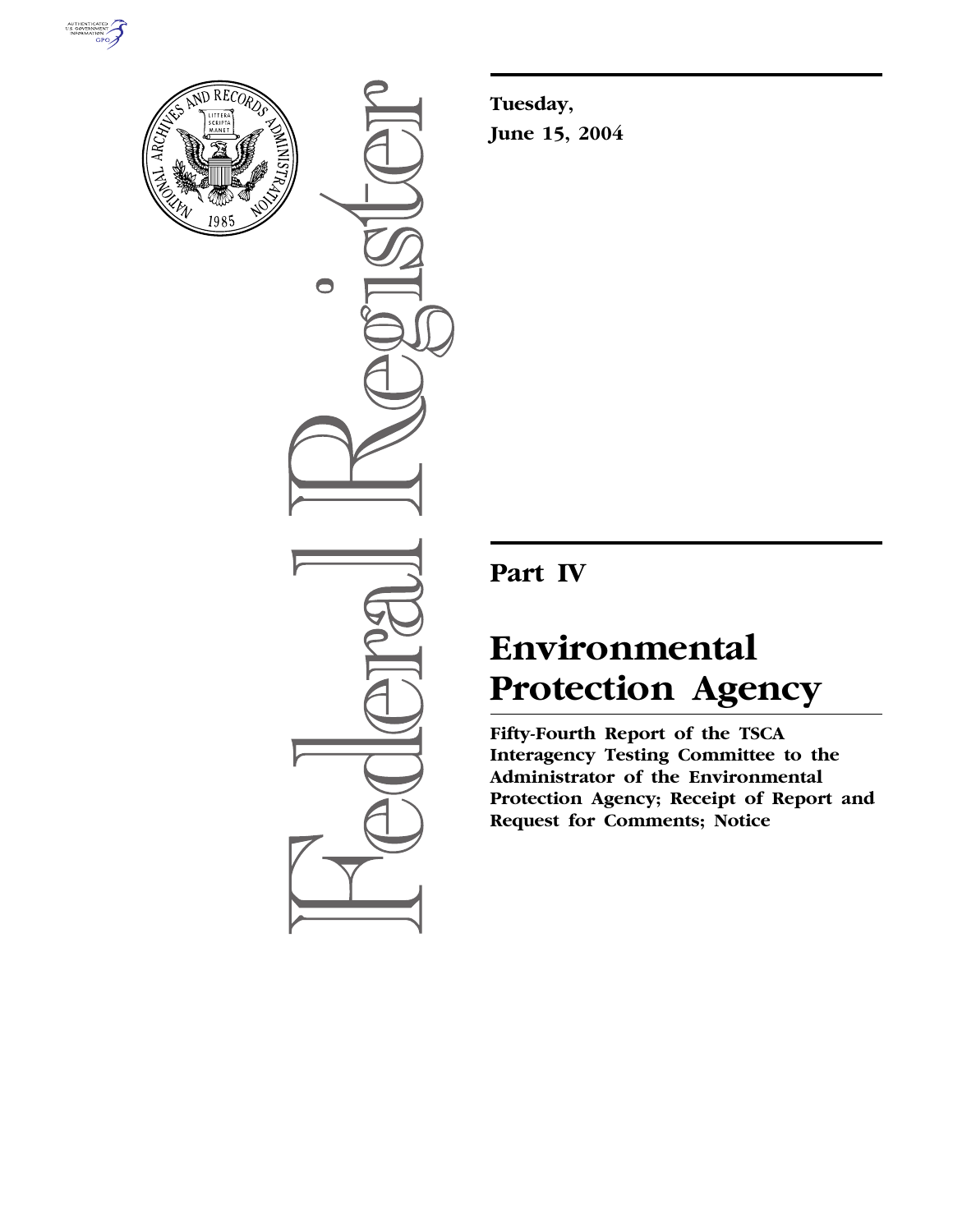#### **ENVIRONMENTAL PROTECTION AGENCY**

**[OPPT–2004–0090; FRL–7359–6]** 

#### **Fifty-Fourth Report of the TSCA Interagency Testing Committee to the Administrator of the Environmental Protection Agency; Receipt of Report and Request for Comments**

**AGENCY:** Environmental Protection Agency (EPA). **ACTION:** Notice.

**SUMMARY:** The Toxic Substances Control Act (TSCA) Interagency Testing Committee (ITC) transmitted its Fifty-Fourth Report to the Administrator of EPA on April 23, 2004. In the 54th ITC Report, which is included with this notice, the ITC is revising the *Priority Testing List* by removing 25 vanadium compounds. In addition, the ITC is soliciting public comments on the idea of posting on the ITC's web site, broad non-Confidential Business Information (CBI) categories of worker numbers and worker hours created from TSCA section 8(a) Preliminary Assessment Information Reporting (PAIR) rule submissions.

**DATES:** Comments, identified by docket ID number OPPT–2004–0090, must be received on or before July 15, 2004.

**ADDRESSES:** Comments may be submitted electronically, by mail, or through hand delivery/courier. Follow the detailed instructions as provided in Unit I. of the **SUPPLEMENTARY INFORMATION**.

**FOR FURTHER INFORMATION CONTACT:** *For general information contact*: Colby Lintner, Regulatory Coordinator, Environmental Assistance Division (7408M), Office of Pollution Prevention and Toxics, Environmental Protection Agency, 1200 Pennsylvania Ave., NW., Washington, DC 20460–0001; telephone number: (202) 554–1404; e-mail address: *TSCA-Hotline@epa.gov*.

*For technical information contact*: John D. Walker, ITC Director (7401), Environmental Protection Agency, 1200 Pennsylvania Ave., NW., Washington, DC 20460–0001; telephone number: (202) 564–7527; fax: (202) 564–7528; email address: *walker.johnd@epa.gov*. **SUPPLEMENTARY INFORMATION:** 

#### **I. General Information**

*A. Does this Action Apply to Me?* 

This notice is directed to the public in general. It may, however, be of particular interest to you if you manufacture (defined by statute to include import) and/or process TSCAcovered chemicals and you may be

identified by the North American Industrial Classification System (NAICS) codes 325 and 32411. Because this notice is directed to the general public and other entities may also be interested, the Agency has not attempted to describe all the specific entities that may be interested in this action. If you have any questions regarding the applicability of this action to a particular entity, consult the technical person listed under **FOR FURTHER INFORMATION CONTACT**.

#### *B. How Can I Get Copies of this Document and Other Related Information?*

1. *Docket.* EPA has established an official public docket for this action under docket identification (ID) number OPPT–2004–0090. The official public docket consists of the documents specifically referenced in this action, any public comments received, and other information related to this action. Although a part of the official docket, the public docket does not include CBI or other information whose disclosure is restricted by statute. The official public docket is the collection of materials that is available for public viewing at the EPA Docket Center, Rm. B102-Reading Room, EPA West, 1301 Constitution Ave., NW., Washington, DC. The EPA Docket Center is open from 8:30 a.m. to 4:30 p.m., Monday through Friday, excluding legal holidays. The EPA Docket Center Reading Room telephone number is (202) 566–1744, and the telephone number for the Office of Pollution Prevention and Toxics (OPPT) Docket, which is located in EPA Docket Center, is (202) 566–0280.

2. *Electronic access*. You may access this **Federal Register** document electronically through the EPA Internet under the ''**Federal Register**'' listings at *http://www.epa.gov/fedrgstr/*. You may also access additional information about the ITC at *http://www.epa.gov/opptintr/ itc/* or through the web site for the Office of Prevention, Pesticides and Toxic Substances (OPPTS) at *http:// www.epa.gov/opptsfrs/home/ opptsim.htm/*.

An electronic version of the public docket is available through EPA's electronic public docket and comment system, EPA Dockets. You may use EPA Dockets at *http://www.epa.gov/edocket/*  to submit or view public comments, access the index listing of the contents of the official public docket, and to access those documents in the public docket that are available electronically. Although not all docket materials may be available electronically, you may still access any of the publicly available docket materials through the docket

facility identified in Unit I.B.1. Once in the system, select "search," then key in the appropriate docket ID number.

Certain types of information will not be placed in the EPA Dockets. Information claimed as CBI and other information whose disclosure is restricted by statute, which is not included in the official public docket, will not be available for public viewing in EPA's electronic public docket. EPA's policy is that copyrighted material will not be placed in EPA's electronic public docket but will be available only in printed, paper form in the official public docket. To the extent feasible, publicly available docket materials will be made available in EPA's electronic public docket. When a document is selected from the index list in EPA Dockets, the system will identify whether the document is available for viewing in EPA's electronic public docket. Although not all docket materials may be available electronically, you may still access any of the publicly available docket materials through the docket facility identified in Unit I.B.1. EPA intends to work towards providing electronic access to all of the publicly available docket materials through EPA's electronic public docket.

For public commenters, it is important to note that EPA's policy is that public comments, whether submitted electronically or in paper, will be made available for public viewing in EPA's electronic public docket as EPA receives them and without change, unless the comment contains copyrighted material, CBI, or other information whose disclosure is restricted by statute. When EPA identifies a comment containing copyrighted material, EPA will provide a reference to that material in the version of the comment that is placed in EPA's electronic public docket. The entire printed comment, including the copyrighted material, will be available in the public docket.

Public comments submitted on computer disks that are mailed or delivered to the docket will be transferred to EPA's electronic public docket. Public comments that are mailed or delivered to the docket will be scanned and placed in EPA's electronic public docket. Where practical, physical objects will be photographed, and the photograph will be placed in EPA's electronic public docket along with a brief description written by the docket staff.

#### *C. How and to Whom Do I Submit Comments?*

You may submit comments electronically, by mail, or through hand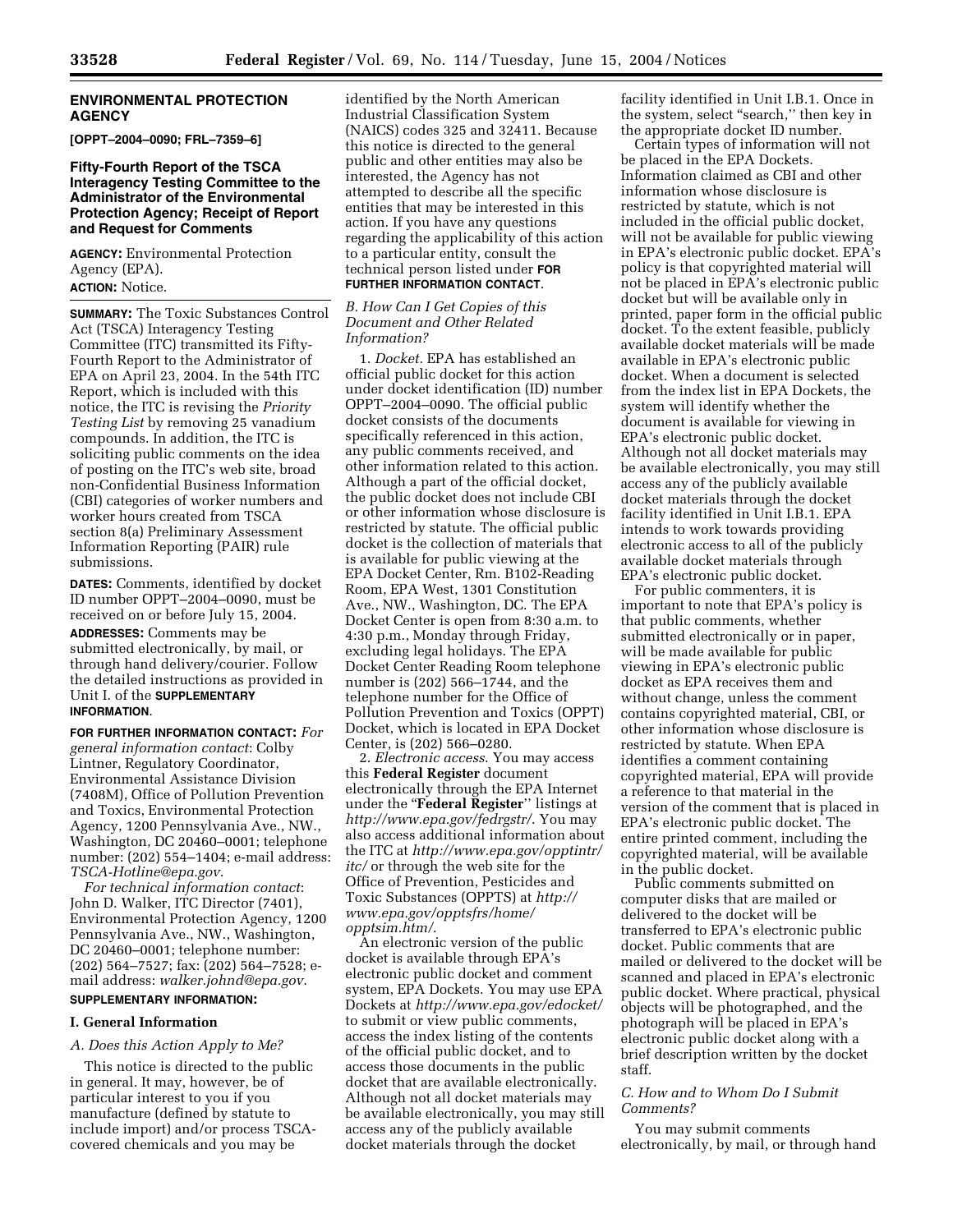delivery/courier. To ensure proper receipt by EPA, identify the appropriate docket ID number in the subject line on the first page of your comment. Please ensure that your comments are submitted within the specified comment period. Comments received after the close of the comment period will be marked "late." EPA is not required to consider these late comments. If you wish to submit CBI or information that is otherwise protected by statute, please follow the instructions in Unit I.D. Do not use EPA Dockets or e-mail to submit CBI or information protected by statute.

1. *Electronically*. If you submit an electronic comment as prescribed in this unit, EPA recommends that you include your name, mailing address, and an email address or other contact information in the body of your comment. Also include this contact information on the outside of any disk or CD ROM you submit, and in any cover letter accompanying the disk or CD ROM. This ensures that you can be identified as the submitter of the comment and allows EPA to contact you in case EPA cannot read your comment due to technical difficulties or needs further information on the substance of your comment. EPA's policy is that EPA will not edit your comment, and any identifying or contact information provided in the body of a comment will be included as part of the comment that is placed in the official public docket, and made available in EPA's electronic public docket. If EPA cannot read your comment due to technical difficulties and cannot contact you for clarification, EPA may not be able to consider your comment.

i. *EPA Dockets*. Your use of EPA's electronic public docket to submit comments to EPA electronically is EPA's preferred method for receiving comments. Go directly to EPA Dockets at *http://www.epa.gov/edocket/*, and follow e online instructions for submitting comments. Once in the system, select "search," and then key in docket ID number OPPT–2004–0090. The system is an "anonymous access" system, which means EPA will not know your identity, e-mail address, or other contact information unless you provide it in the body of your comment.

ii. *E-mail*. Comments may be sent by e-mail to *oppt.ncic@epa.gov*, Attention: Docket ID Number OPPT–2004–0090. In contrast to EPA's electronic public docket, EPA's e-mail system is not an ''anonymous access'' system. If you send an e-mail comment directly to the docket without going through EPA's electronic public docket, EPA's e-mail system automatically captures your email address. E-mail addresses that are

automatically captured by EPA's e-mail system are included as part of the comment that is placed in the official public docket, and made available in EPA's electronic public docket.

iii. *Disk or CD ROM*. You may submit comments on a disk or CD ROM that you mail to the mailing address identified in Unit I.C.2. These electronic submissions will be accepted in WordPerfect or ASCII file format. Avoid the use of special characters and any form of encryption.

2. *By mail*. Send your comments to: Document Control Office (7407M), Office of Pollution Prevention and Toxics (OPPT), Environmental Protection Agency, 1200 Pennsylvania Ave., NW., Washington, DC 20460– 0001.

3. *By hand delivery or courier*. Deliver your comments to: OPPT Document Control Office (DCO), EPA East Bldg., Rm. 6428, 1201 Constitution Ave., NW., Washington, DC. Attention: Docket ID Number OPPT–2004–0090. The DCO is open from 8 a.m. to 4 p.m., Monday through Friday, excluding legal holidays. The telephone number for the DCO is (202) 564–8930.

#### *D. How Should I Submit CBI to the Agency?*

Do not submit information that you consider to be CBI electronically through EPA's electronic public docket or by e-mail. You may claim information that you submit to EPA as CBI by marking any part or all of that information as CBI (if you submit CBI on disk or CD ROM, mark the outside of the disk or CD ROM as CBI and then identify electronically within the disk or CD ROM the specific information that is CBI). Information so marked will not be disclosed except in accordance with procedures set forth in 40 CFR part 2.

In addition to one complete version of the comment that includes any information claimed as CBI, a copy of the comment that does not contain the information claimed as CBI must be submitted for inclusion in the public docket and EPA's electronic public docket. If you submit the copy that does not contain CBI on disk or CD ROM, mark the outside of the disk or CD ROM clearly that it does not contain CBI. Information not marked as CBI will be included in the public docket and EPA's electronic public docket without prior notice. If you have any questions about CBI or the procedures for claiming CBI, please consult the technical person listed under **FOR FURTHER INFORMATION CONTACT**.

#### *E. What Should I Consider as I Prepare My Comments for EPA?*

We invite you to provide your views and comments on the ITC 54th Report. You may find the following suggestions helpful for preparing your comments:

1. Explain your views as clearly as possible.

2. Describe any assumptions that you used.

3. Provide copies of any technical information and/or data you used that support your views.

4. Provide specific examples to illustrate your concerns.

5. Make sure to submit your comments by the deadline in this notice.

6. To ensure proper receipt by EPA, be sure to identify the docket ID number assigned to this action in the subject line on the first page of your response. You may also provide the name, date, and **Federal Register** citation.

#### **II. Background**

The Toxic Substances Control Act (TSCA) (15 U.S.C. 2601*et seq*.) authorizes the Administrator of the EPA to promulgate regulations under TSCA section 4(a) requiring testing of chemicals and chemical groups in order to develop data relevant to determining the risks that such chemicals and chemical groups may present to health or the environment. Section 4(e) of TSCA established the ITC to recommend chemicals and chemical groups to the Administrator of EPA for priority testing consideration. Section 4(e) of TSCA directs the ITC to revise the TSCA section 4(e)*Priority Testing*  List at least every 6 months.

#### *A. The ITC's 54th Report*

The 54th ITC Report was transmitted to the EPA's Administrator on April 23, 2004, and is included in this notice. In the 54th ITC Report, the ITC is revising the *Priority Testing List* by removing 25 vanadium compounds. In addition, the ITC is soliciting public comments on the idea of posting on the ITC's web site, broad non-CBI categories of worker numbers and worker hours created from TSCA section 8(a) PAIR rule submissions.

#### *B. Status of the Priority Testing List*

The current TSCA 4(e) *Priority Testing List* as of April 2004 can be found in Table 1 of the 54<sup>th</sup> ITC Report, which is included in this notice.

#### **List of Subjects**

Environmental protection, Chemicals, Hazardous substances.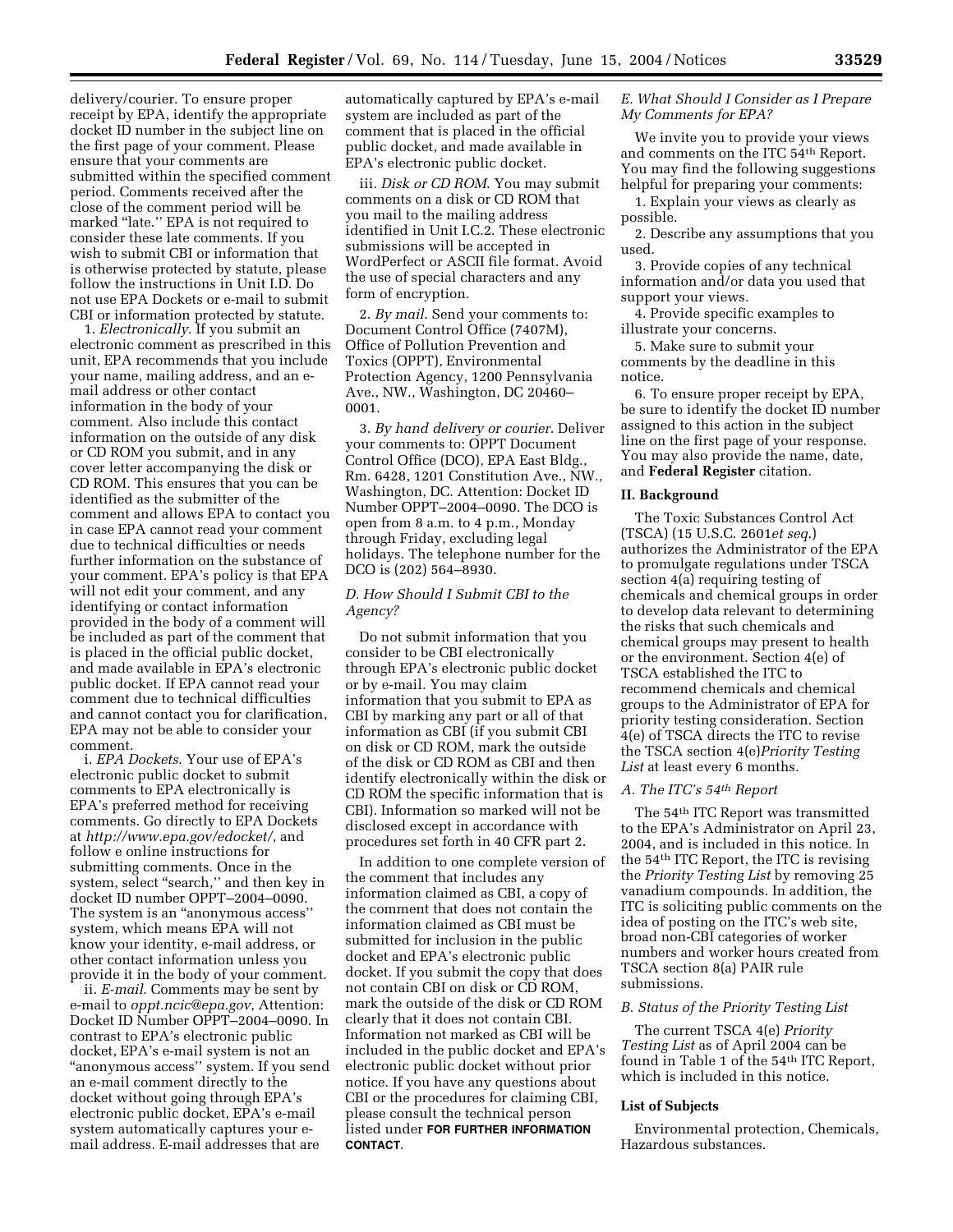Dated: June 7, 2004. **Charles M. Auer,**  *Director, Office of Pollution Prevention and Toxics.* 

#### **Fifty-Fourth Report of the TSCA Interagency Testing Committee to the Administrator, U.S. Environmental Protection Agency**

Table of Contents

Summary

I. Background

II. TSCA Section 8 Reporting

A. TSCA Section 8 Reporting Rules

- B. ITC's Use of TSCA Section 8 and Other Information
- C. Previous Requests to Add Chemicals to the TSCA Section 8(a) PAIR Rule
- D. Previous Requests to Add Chemicals to the TSCA Section 8(d) HaSDR Rule
- III. ITC's Activities During this Reporting Period (November 2003 to April 2004)
- IV. Revisions to the TSCA Section 4(e) *Priority Testing List*
- V. References
- VI. The TSCA Interagency Testing Committee

#### **SUMMARY**

In this 54th ITC Report, the ITC is revising the *Priority Testing List* by removing 25 vanadium compounds. In this report public comments are requested on the idea of posting on the ITC's web site, broad non-Confidential Business Information (CBI) categories of worker numbers and worker hours created from Toxic Substances Control Act (TSCA) section 8(a) Preliminary Assessment Information Reporting (PAIR) rule submissions.

The TSCA section 4(e) *Priority Testing List* is Table 1 of this unit.

| TABLE 1.-THE TSCA SECTION 4(E) PRIORITY TESTING LIST (APRIL 2004) |               |                                                                                |             |  |  |
|-------------------------------------------------------------------|---------------|--------------------------------------------------------------------------------|-------------|--|--|
| <b>ITC Report</b>                                                 | Date          | Chemical name/group                                                            | Action      |  |  |
| 31                                                                | January 1993  | 12 Chemicals with insufficient dermal absorption rate data                     | Designated  |  |  |
| 32                                                                | May 1993      | 16 Chemicals with insufficient dermal absorption rate data                     | Designated  |  |  |
| 35                                                                | November 1994 | 4 Chemicals with insufficient dermal absorption rate data                      | Designated  |  |  |
| 37                                                                | November 1995 | 4-Tert-butylphenol and Branched nonylphenol (mixed isomers)                    | Recommended |  |  |
| 41                                                                | November 1997 | Phenol, 4-(1,1,3,3-tetramethylbutyl)-                                          | Recommended |  |  |
| 42                                                                | May 1998      | 3-Amino-5-mercapto-1,2,4-triazole                                              | Recommended |  |  |
| 42                                                                | May 1998      | Glycoluril                                                                     | Recommended |  |  |
| 47                                                                | November 2000 | 9 Indium compounds                                                             | Recommended |  |  |
| 48                                                                | May 2001      | Benzenamine,<br>3-chloro-2,6-dinitro-<br>N.N-dipropyl-4-<br>(trifluoromethyl)- | Recommended |  |  |
| 49                                                                | November 2001 | Stannane, dimethylbis[(1-oxoneodecyl)oxy]-                                     | Recommended |  |  |
| 50                                                                | May 2002      | Benzene, 1,3,5-tribromo-2-(2-propenyloxy)-                                     | Recommended |  |  |
| 50                                                                | May 2002      | 1-Triazene, 1,3-diphenyl-                                                      | Recommended |  |  |
| 51                                                                | November 2002 | 18 Vanadium compounds                                                          | Recommended |  |  |
| 53                                                                | November 2003 | 3 Pyridinamines                                                                | Recommended |  |  |
| 53                                                                | November 2003 | 20 Tungsten compounds                                                          | Recommended |  |  |

#### **I. Background**

The ITC was established by section 4(e) of TSCA ''to make recommendations to the Administrator respecting the chemical substances and mixtures to which the Administrator should give priority consideration for the promulgation of rules for testing under section 4(a).... At least every six months ..., the Committee shall make such revisions to the *Priority Testing List* as it determines to be necessary and transmit them to the Administrator together with the Committee's reasons for the revisions'' (Public Law 94–469, 90 Stat. 2003 *et seq*., 15 U.S.C. 2601 *et seq*.). ITC reports are available from the ITC's web site (*http://www.epa.gov/ opptintr/itc/*) within a few days of

submission to the Administrator and from the EPA's web site *http:// www.epa.gov/fedrgstr/* after publication in the **Federal Register**. The ITC produces its revisions to the *Priority Testing List* with administrative and technical support from the ITC Staff, ITC Members and their U.S. Government organizations, and contract support provided by EPA. ITC Members and Staff are listed at the end of this report.

#### **II. TSCA Section 8 Reporting**

*A. TSCA Section 8 Reporting Rules* 

Following receipt of the ITC's Report (and the revised *Priority Testing List*) by the EPA Administrator, the U.S. EPA's Office of Pollution Prevention and

Toxics (OPPT) adds the chemicals from the revised *Priority Testing List* to the TSCA section 8(a) PAIR and TSCA section 8(d) Health and Safety Data Reporting (HaSDR) rules. The PAIR rule requires producers and importers of Chemical Abstract Service (CAS) numbered chemicals added to the *Priority Testing List* to submit production and exposure reports (*http:// www.epa.gov/opptintr/chemtest/ pairform.pdf/*). The HaSDR rule requires producers, importers, and processors of all chemicals added to the *Priority Testing List* to submit unpublished health and safety studies under TSCA section 8(d) that must be in compliance with the revised HaSDR rule (Ref. 1). All submissions must be received by EPA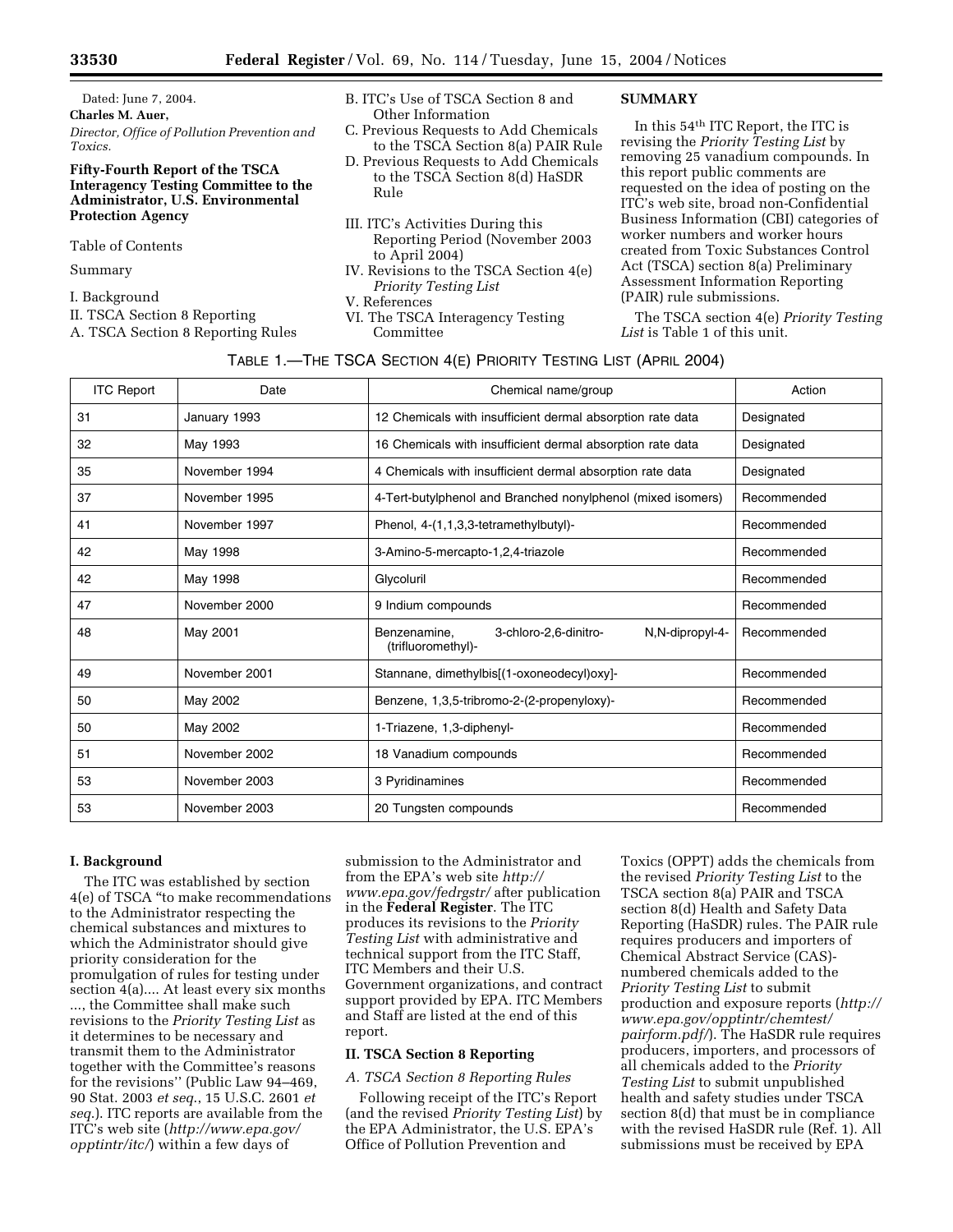#### within 90 days of the reporting rules **Federal Register** publication date.

#### *B. ITC's Use of TSCA Section 8 and Other Information*

The ITC's use of TSCA section 8 and other information is described in previous ITC reports (*http://www. epa.gov/opptintr/itc/rptmain.htm/*).

#### *C. Previous Requests to Add Chemicals to the TSCA Section 8(a) PAIR Rule*

In its 53rd ITC Report, the ITC requested that EPA add 3 pyridinamines and 20 tungsten compounds to the TSCA section 8(a) PAIR rule (Ref. 2).

#### *D. Previous Requests to Add Chemicals to the TSCA Section 8(d) HaSDR Rule*

In previous ITC reports it was requested that the following chemicals be added to the TSCA section 8(d) HaSDR rule: 3H-1,2,4-triazole-3-thione, 5-amino-1,2-dihydro- (3-amino-5 mercapto-1,2,4-triazole) (CAS No. 16691–43–3) and imidazo[4,5 d]imidazole-2,5(1H,3H)-dione, tetrahydro- (glycoluril) (CAS No. 496– 46–8) (42nd ITC Report, Ref. 3), 9 indium compounds (47th ITC Report, Ref. 4); benzenamine, 3-chloro-2, 6 dinitro-N,N-dipropyl-4- (trifluoromethyl)- (CAS No. 29091–20– 1) (48th ITC Report, Ref. 5); and stannane, dimethylbis[(1 oxoneodecyl)oxy]- (CAS No. 68928–76– 7) (49th ITC Report, Ref. 6); benzene, 1,3,5-tribromo-2-(2-propenyloxy)- (CAS No. 3278–89–5) and 1-triazene, 1,3 diphenyl- (CAS No.136–35–6) (50th ITC Report, Ref. 7). The TSCA section 8(d) studies requested for these chemicals were listed in the ITC's 51st Report (Ref. 8). On May 4, 2004, EPA issued a final rule pursuant to TSCA section 8(d) requiring manufacturers (including importers) of these 15 chemicals to report certain unpublished health and safety data to EPA (Ref. 9).

#### **III. ITC's Activities During this Reporting Period (November 2003 to April 2004)**

During this reporting period, the ITC received voluntary submissions of

exposure-related information on vanadium compounds. The ITC acknowledges and appreciates the submissions received from BASF Corporation; Cormetech, Inc.; Engelhard Corporation; OSRAM Sylvania, Inc.; W.R. Grace & Company; Color Pigments Manufacturers Association; Sud Chemie; Akzo Nobel Chemicals, Inc.; American Acryl L.P. International, Inc.; and the Vanadium Producers and Reclaimers Association (VPRA). The procedures for submitting voluntary information through the ITC's Voluntary Information Submissions Innovative Online Network (VISION) are described on the ITC's web site (*http:// www.epa.gov/opptintr/itc/vision.htm/*).

During this reporting period, the ITC reviewed the CBI PAIR reports submitted in response to the June 11, 2003, PAIR rule (Ref. 10). The ITC is exploring the idea of sanitizing the CBI data to create broad non-CBI categories of worker numbers and worker hours that it could share with the public. To accomplish this, the ITC is proposing the idea of posting these broad non-CBI categories of worker numbers and worker hours on the ITC's web site (*http://www.epa.gov/opptintr/itc/*).

There is a precedent for the ITC to do this. In its November 30, 1999, 45th ITC Report to the EPA Administrator (Ref. 11), the ITC discussed the idea of sharing non-CBI production volume ranges with the public. In May 2001, the EPA posted on its web site non-CBI production volume ranges for chemicals that were reported in response to the 1998 Inventory Update Rule (IUR) (*http://www.epa.gov/oppt/iur/iur98/ index.htm/*). Since then, these ranges have been revised and the non-CBI production volume ranges for chemicals that were reported in response to the 1986, 1990, 1994, and 2002 IUR have been posted on EPA's web site (*http:// www.epa.gov/oppt/iur/iur02/ index.htm/* ).

By making broad non-CBI categories of worker numbers and worker hours available to the public, the ITC is suggesting that this information could

be used to make more recent occupational-exposure estimates then provided by the 1981–1983 NIOSH National Occupational Exposure Survey. The ITC is proposing posting the following broad non-CBI categories on its web site:

Worker ranges: <100;100–1,000; 1,000–10,000; and >10,000.

Worker hour ranges: <100, 100–1,000; 1,000–10,000; and >10,000.

Comments on these proposals should be sent to the ITC Director by July 15, 2004.

#### **IV. Revisions to the TSCA Section 4(e) Priority Testing List**

In its 45th ITC Report (Ref. 11), the ITC removed 47 chemicals from the *Priority Testing List*, because EPA published a June 9, 1999, **Federal Register** notice proposing *in vitro* dermal absorption rate testing for these chemicals (Ref. 12). In its June 9, 1999, **Federal Register** notice, the EPA also mentioned that *in vitro* dermal absorption rate testing did not have to be conducted for *tert*-butyl alcohol (CAS No. 75–65–0) because an *in vivo* study of its dermal absorption rate was submitted to the EPA in 1998. The ITC is removing *tert*-butyl alcohol from the *Priority Testing List* in this 54th ITC Report because the EPA found that the 1998 *in vivo* study was sufficiently adequate not to require *in vitro* dermal absorption rate testing of *tert*-butyl alcohol. On April 26, 2004, EPA issued a final rule pursuant to TSCA section 4(a) requiring manufacturers (including importers) to conduct *in vitro* dermal absorption rate testing for 34 of these chemicals (Ref. 13).

Forty-three vanadium compounds were added to the *Priority Testing List* in the ITC's 51st Report (Ref. 8). Based on responses to the June 11, PAIR rule (Ref. 10), the ITC is removing 25 vanadium compounds from the *Priority Testing List* (Table 2). The 18 vanadium compounds remaining on the *Priority Testing List* are listed in Table 3.

#### TABLE 2.—VANADIUM COMPOUNDS BEING REMOVED FROM THE PRIORITY TESTING LIST

| CAS No.         | Vanadium compounds                                                         |
|-----------------|----------------------------------------------------------------------------|
| 1686-22-2       | Vanadium, triethoxyoxo-, (T-4)- [Triethyl orthovanadate]                   |
| $3153 - 26 - 2$ | Vanadium, oxobis (2,4-pentanedionato-.kappa.O,.kappa.O')-, (SP-5-21)-      |
| 5588-84-1       | Vanadium, oxotris(2-propanolato)-, (T-4)- [Vanadium triisopropoxide oxide] |
| 7440-62-2       | Vanadium                                                                   |
| 7718-98-1       | Vanadium chloride (VCl3) [Vanadium trichloride]                            |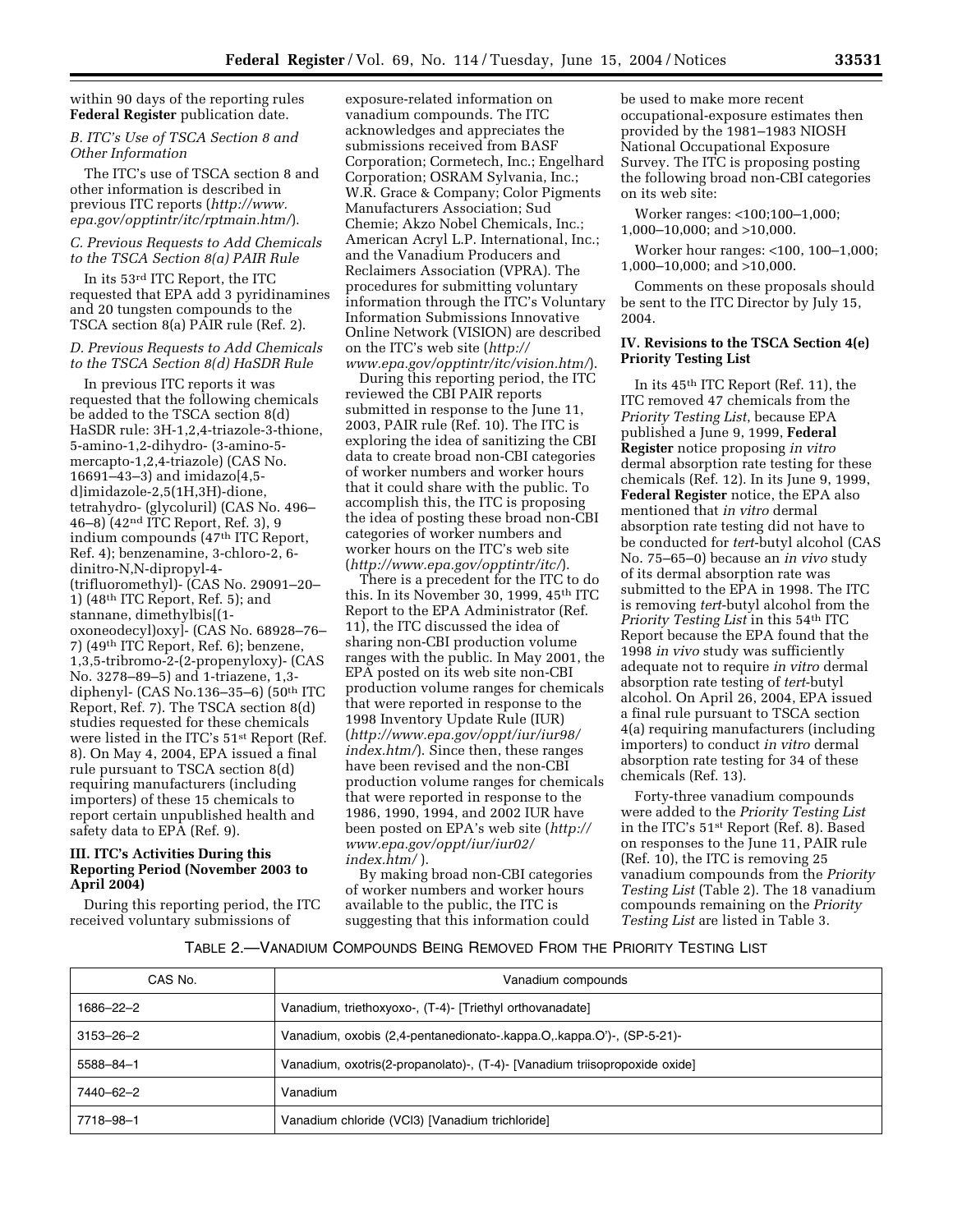۳

e<br>B

## TABLE 2.—VANADIUM COMPOUNDS BEING REMOVED FROM THE PRIORITY TESTING LIST—Continued

| CAS No.    | Vanadium compounds                                                                                       |
|------------|----------------------------------------------------------------------------------------------------------|
| 10049-16-8 | Vanadium fluoride (VF4) [Vanadium tetrafluoride]                                                         |
| 10213-09-9 | Vanadium, dichlorooxo- [Vanadyl dichloride]                                                              |
| 10580-52-6 | Vanadium chloride (VCl2) [Vanadium dichloride]                                                           |
| 11099-11-9 | Vanadium oxide [Polyvanadic acid]                                                                        |
| 11115-67-6 | Ammonium vanadium oxide                                                                                  |
| 12007-37-3 | Vanadium boride (VB2)                                                                                    |
| 12070-10-9 | Vanadium carbide (VC)                                                                                    |
| 12083-48-6 | Vanadium, dichlorobis (.eta.5-2,4-cyclopentadien-1-yl)-                                                  |
| 12439-96-2 | Vanadium, oxo[sulfato(2-)-kappa.O]-, pentahydrate [Vanadyl sulfate (VOSO4), pentahydrate]                |
| 13470-26-3 | Vanadium bromide (VBr3)                                                                                  |
| 13476-99-8 | Vanadium, tris(2,4-pentanedionato-.kappa.O,.kappa.O')-, (OC-6-11)- [Vanadium tris(acetylacetonate)]      |
| 13497-94-4 | Silver vanadium oxide (AgVO3)                                                                            |
| 13930-88-6 | Vanadium, oxo[29H,31H-phthalocyaninato(2-)-.kappa.N29,.kappa.N30,.kappa.N31,.kappa.N32]-, (SP-<br>$5-12$ |
| 19120-62-8 | Vanadium, tris(2-methyl-1-propanolato)oxo-, (T-4)- [Isobutyl orthovanadate]                              |
| 30486-37-4 | Vanadium hydroxide oxide (V(OH)2O)                                                                       |
| 39455-80-6 | Ammonium sodium vanadium oxide                                                                           |
| 53801-77-7 | Bismuth vanadium oxide                                                                                   |
| 68130-18-7 | Vanadium hydroxide oxide phosphate (V6(OH)3O3(PO4)7)                                                     |
| 68815-09-8 | Naphthenic acids, vanadium salts                                                                         |
| 68990-29-4 | Balsams, copaiba, sulfurized, vanadium salts                                                             |

### TABLE 3. —VANADIUM COMPOUNDS BEING RETAINED ON THE PRIORITY TESTING LIST

| CAS No.          | Vanadium compounds                                        |
|------------------|-----------------------------------------------------------|
| 1314-34-7        | Vanadium oxide (V2O3) [Vanadium trioxide]                 |
| 1314-62-1        | Vanadium oxide (V2O5) [Vanadium pentoxide]                |
| $7632 - 51 - 1$  | Vanadium chloride (VCl4), (T-4) [Vanadium tetrachloride]  |
| 7727-18-6        | Vanadium, trichlorooxo-, (T-4)- [Vanadium oxytrichloride] |
| 7803-55-6        | Vanadate (VO31-), ammonium [Ammonium metavanadate]        |
| $11130 - 21 - 5$ | Vanadium carbide                                          |
| 12035-98-2       | Vanadium oxide (VO)                                       |
| 12036-21-4       | Vanadium oxide (VO2)                                      |
| 12166-27-7       | Vanadium sulfide (VS)                                     |
| 12604-58-9       | Vanadium alloy, base, V,C,Fe (Ferrovanadium)              |
| 13517–26–5       | Sodium vanadium oxide (Na4V2O7) [Sodium pyrovanadate]     |
| 13718-26-8       | Vanadate (VO31-), sodium [Sodium metavanadate]            |
| 13721–39–6       | Sodium vanadium oxide (Na3VO4) [Sodium orthovanadate]     |
| 13769-43-2       | Vanadate (VO31-), potassium [Potassium metavanadate]      |